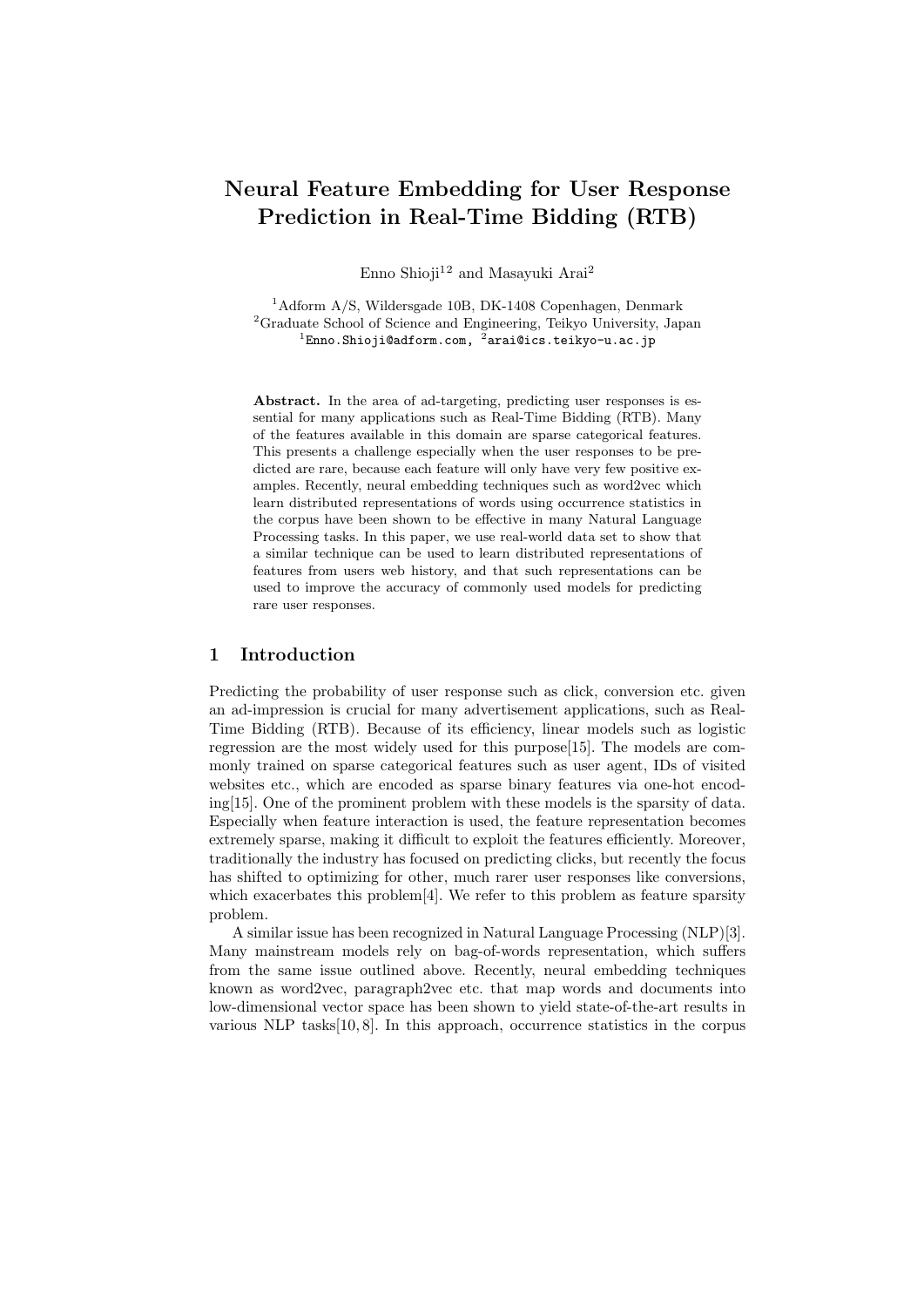is used learn distributed word representations that are much more amenable to generalization.

In this paper, we use real-world data set to show that a similar technique can be applied to user response prediction in RTB. Similar to the situation in Natural Language Processing, a large amount of user web history can be used to learn high quality feature representations, which can then be used to predict (rare) user responses. The technique was shown to improve the accuracy of commonly used models, especially when labeled data was scarce.

# 2 Related Works

Various methods have been employed to address the feature sparsity problem. For example, higher order category information derived from human annotation, or from the data via unsupervised methods such as topic modelling, clustering etc.[17, 18] has been used to improve generalization. Other techniques such as counting features can also help by allowing rare features to contribute jointly[5].

Another category of solutions involve embedding sparse categorical features into low-dimensional vector space. Various feature transformation methods that yield dense features has been investigated in conjunction with deep neural networks resulting in improvement over major state-of-the-art models[17]. Zhang et al. also investigated a framework they refer to as implicit look-alike modelling, in which entities like users, web-pages, ads etc. are mapped into a latent vector space using both general web browsing behavior and ad response behaviour data[16].

In this paper, we report initial results of applying a feature transformation technique similar to neural word embedding to user response prediction in RTB. The technique has been successfully applied to other domains, such as product recommendation [11, 2]. The technique shares the benefits of its counterpart in NLP, such as the ability to encode feature sequences, the ability to incrementally update the embeddings with new data, and the availability of numerous improvements and extensions that have been developed since its advent. The result opens up exciting opportunities to apply techniques that have been successfully used with neural word embeddings, such as deep neural networks.

# 3 Neural Feature Embedding for User Response Prediction

We first provide a brief overview of the neural word embedding technique developed by Mikolov et al[9]. We consider one of its simplest form, the Continuous Bag-of-Word Model (CBOW) with a single context window. Given a word  $t$  in the corpus and a surrounding word c, we parametrise  $\theta$  such that the conditional probabilities  $p(t|c; \theta)$  is maximized for the corpus.  $p(t|c; \theta)$  can be modelled using soft-max as follows: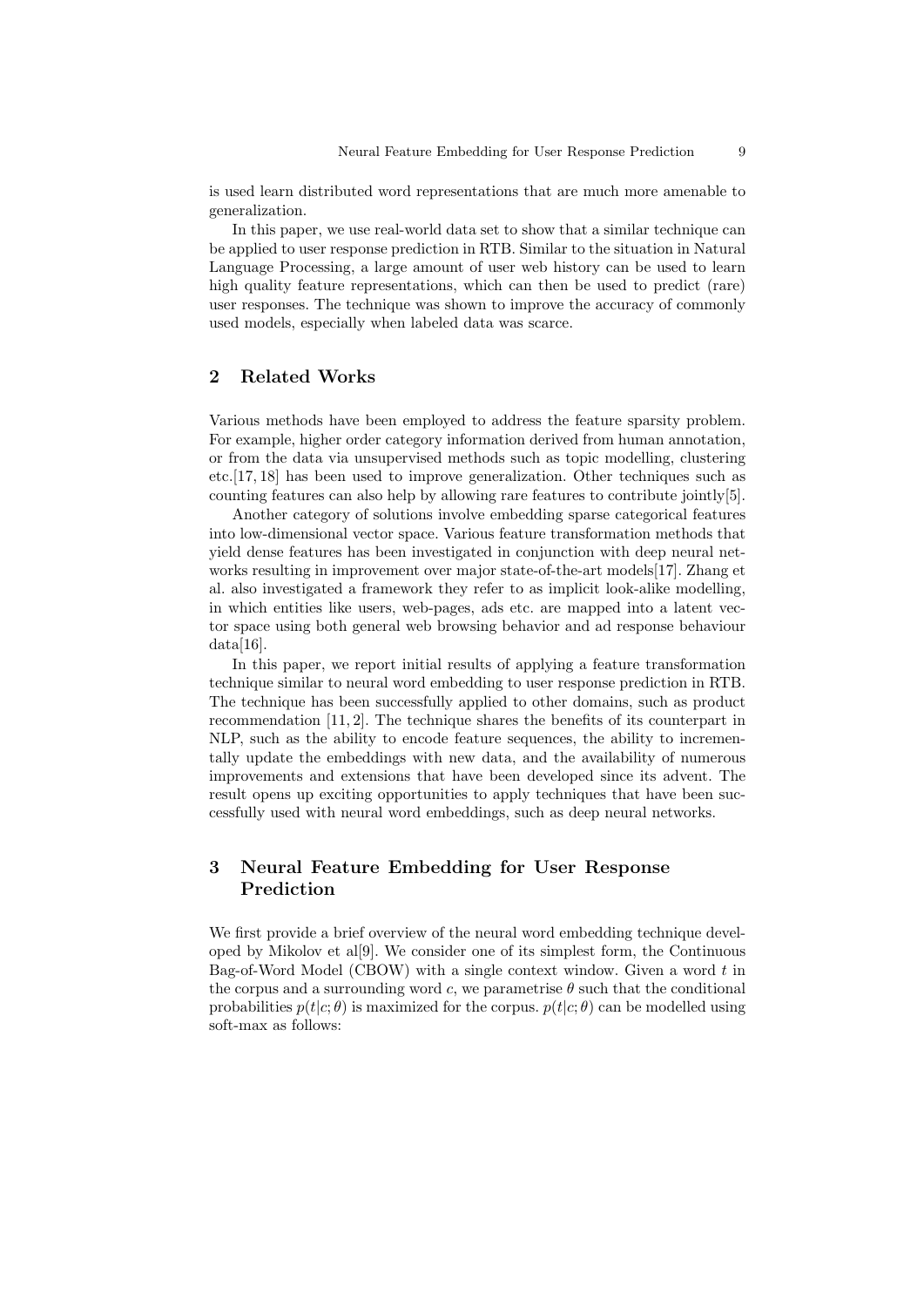### 10 E. Shioji, M. Arai

$$
p(t|c; \theta) = \frac{e^{v_t \cdot v_c}}{\sum_{c' \in C} e^{v_t \cdot v_{c'}}}
$$
\n<sup>(1)</sup>

where  $v_t$  and  $v_c \in \mathbb{R}^n$  are vector representations for t and c, and C is the set of all available contexts.  $n$  is a hyper-parameter that determines the size of the embedding, and is chosen empirically. Note that we use a distinct representation for target and context, following the literature. This objective is straightforward but expensive to calculate. To alleviate this problem, a technique called negative sampling [9] is used, wherein random pairs of  $(t, c)$  is sampled from the corpus, assuming they are wrong. This yields the following objective:

$$
\arg \max_{\theta} \sum_{(t,c) \in D} \log \frac{1}{1 + e^{-v_t \cdot v_c}} + \sum_{(t,c) \in D'} \log(\frac{1}{1 + e^{v_t \cdot v_c}}) \tag{2}
$$

where  $D$  is the set of all target-context pair in the corpus and  $D'$  are randomly generated  $(t, c)$  pairs. The objective is now cheap to calculate.

In this paper, we consider a dataset consisting of ad impressions. When an ad is shown to a user, some of the browsing history of that user is available as sequence of content IDs. It is thus relatively straightforward to apply techniques such as  $CBOW[9]$ , skip-gram $[9]$  etc. to this data. For this experiment we chose to discard the sequence of the content IDs and only use the co-occurrence information. More specifically, we generated our positive  $(t, c)$  pairs by randomly sampling content IDs from the set of content IDs the user had consumed at the time of the impression, and our negative pairs randomly from the corpus. It is known that the probability distribution of such sampling influences the quality of the embeddings[10], but we used a uniform distribution for this initial experiment. We then used the resulting content embeddings as features in our user response model, for which we use logistic regression.

# 4 Experiment and Discussion

#### 4.1 Dataset

We used a real-world RTB dataset provided by Adform. Each record in the data corresponds to an ad-impression, and is ordered chronologically. The record consists of a binary label that indicates whether the user subsequently clicked the ad (click), and a set of content IDs (content\_ids) the user had consumed in the past 30 days, up to the time of the impression. The data was taken from Adform's impression logs of July 2016. Records for which no content\_ids were available were filtered out. Further, negative examples were down-sampled at a rate of 0.01 as the data is extremely imbalanced. After the down-sampling, there were 5.0M examples in total, with 1.1M positive examples. There were 891K distinct content IDs. A newer, larger version of the dataset with additional fields has been published [14]. The content\_ids correspond to feature c9 in this dataset.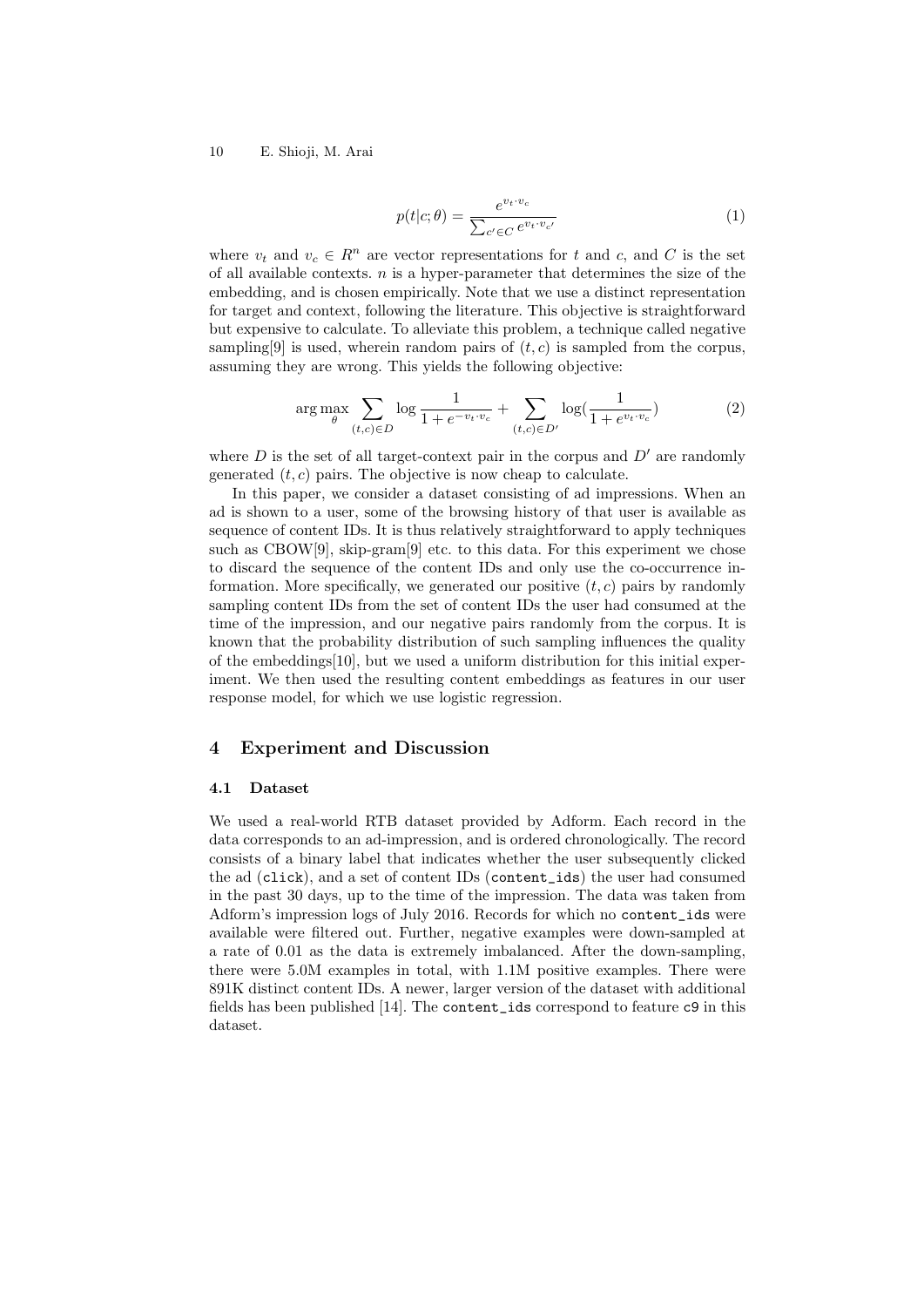### 4.2 Experiment Protocol

The experiment consisted of an unsupervised stage and a supervised stage.

Unsupervised stage. Content embeddings were learned from content\_ids as described above. I.e. the click field was discarded and not used for this stage. Out of the 5.0M data instances, the oldest 4.0M were used for this stage. We trained the embeddings with varying embedding sizes  $n (2^{k \in [1..7]})$ . Tensorflow[1] was used to implement this stage.

Supervised stage. In the supervised stage, binary classifiers that predicts click were trained, using different features (see below). For all experiments, Logistic Regression with L2 normalization was used. Out of the remaining 1.0M data instances, the newest 30% (300K) were held-out as validation dataset. The training was done with varying amounts of data (0.3K, 1K, 10K, 100K) that were randomly sampled from the remaining data (700K). To evaluate the performance of the models, area under the ROC curve (AUC) was used, which is a commonly used metric for evaluating user response prediction models in RTB[15]. Grid search was performed with varying regularization strength  $(10^{k\in[-2..1]})$  and embedding size, and the best result was used as measurement. scikit-learn[12] was used for the implementation. Below is the list of features we compared:

- SB: Sparse Binary. content\_ids were encoded as Sparse Binary features via one-hot encoding. This is our baseline.
- DR: Distributed Representation. Each dimension of the resulting embeddings were scaled by its maximum absolute value. For each content\_id in content\_ids, the corresponding embedding was looked up and the mean of the embeddings were used as the feature vector. The resulting feature vector had thus the same length  $n$  as the embeddings.
- SB+DR: Sparse Binary and Distributed Representation. The feature vector of SB and DR were concatenated.

### 4.3 Performance Comparison and Discussion

Table 1 shows the best results obtained for each condition using the aforementioned grid-search. The results of SB+DR and DR is compared against SB (our baseline). DR outperforms SB when training data is scarce. SB+DR outperforms SB in all conditions, especially stronger when training data is scarcer. This is likely because when training data is scarce, the sparsity issue is more acute and thus the ability to generalize across features has a larger effect. However, when large amount of data is available, the lower-dimensional feature representation of DR likely limits the degree of differentiation between individual content IDs. When SB and DR is concatenated, both advantages can be preserved.

Figure 1 shows the difference in AUC from the SB baseline for DR and  $SB+DR$ , for varying embedding sizes  $(n)$ . Increasing n improves AUC, but the return diminishes after about 16 dimensions.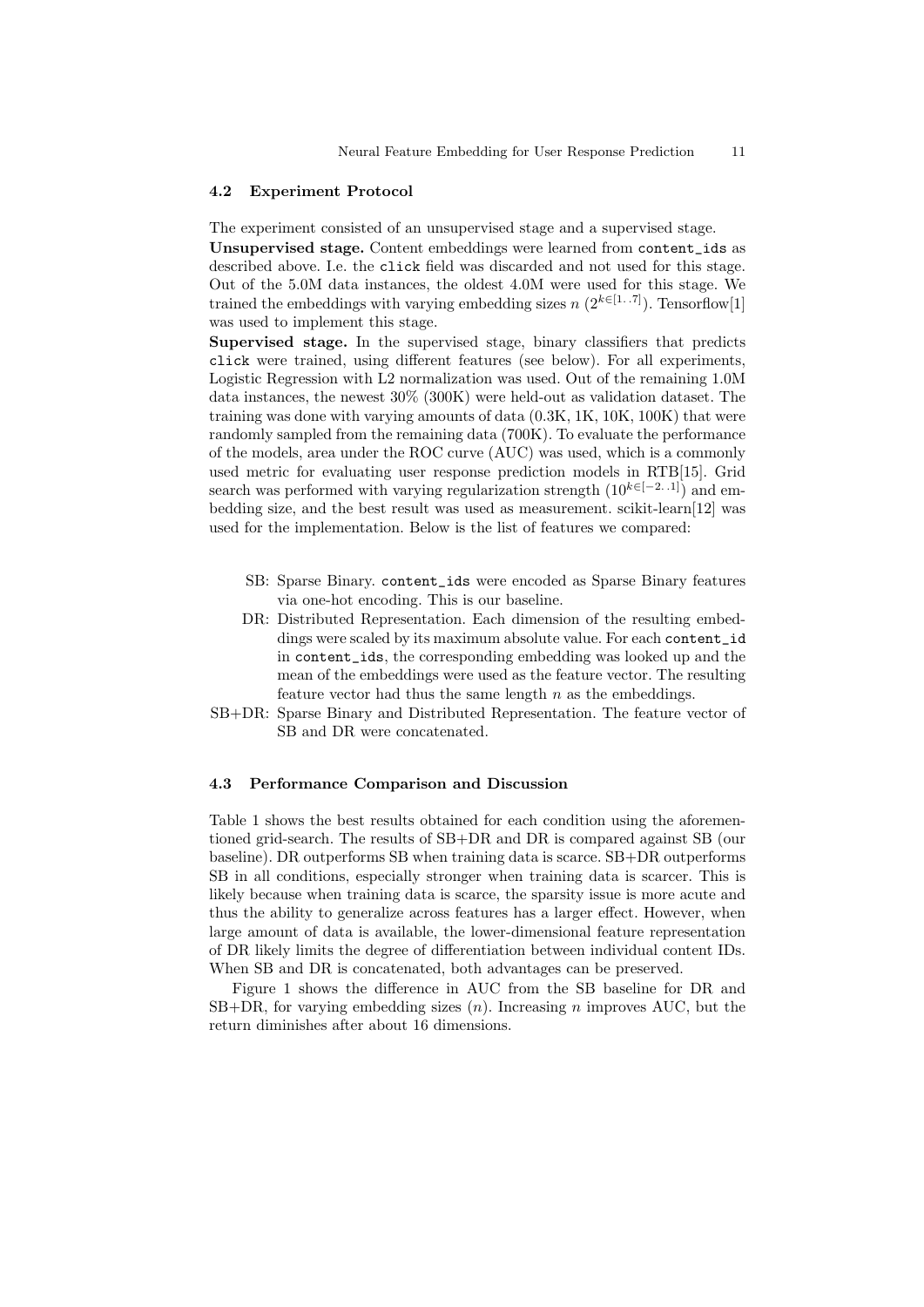### 12 E. Shioji, M. Arai

| Training Data  | $SB+DR$   |          | DR.    |           | <b>SB</b> |
|----------------|-----------|----------|--------|-----------|-----------|
|                | AUC       | AUC Lift | AUC    | AUC Lift  | AUC       |
| 0.3K           | 60.93%    | 4.33%    | 61.53% | 4.90%     | 56.60%    |
| 1K             | $65.15\%$ | 3.39%    | 64.20% | 2.44\%    | 61.76\%   |
| $10\mathrm{K}$ | 67.42\%   | 2.87%    | 65.47% | $0.92\%$  | 64.55%    |
| 100K           | $69.65\%$ | 1.34\%   | 65.94% | $-2.37\%$ | 68.31\%   |

Table 1. AUC performance of click prediction



Fig. 1. AUC Performance difference from baseline against embedding size  $n$ 

# 5 Conclusion

In this paper, we reported initial results of applying neural feature embedding technique to user response prediction in RTB, using a real-world dataset. To our best knowledge, this is the first time this technique was applied to this problem. We have demonstrated that the technique can improve performance of commonly used model in the industry, especially when labeled data is scarce and when thus the feature sparsity problem is most acute. The fact that large amount of data can readily be used for training of the feature embeddings, and that the commonly used logistic regression can be used at prediction time make the result ideal for industrial implementation.

The result also opens up exciting opportunities to apply improvements and techniques that have been developed around neural word embeddings, such as incorporating global context, using multiple representations per word[6], optimizing the embeddings for a specific supervised task using target labels[7], using a global log-bilinear regression instead of the earlier local context window methods[13], applying deep neural networks on the embeddings etc.